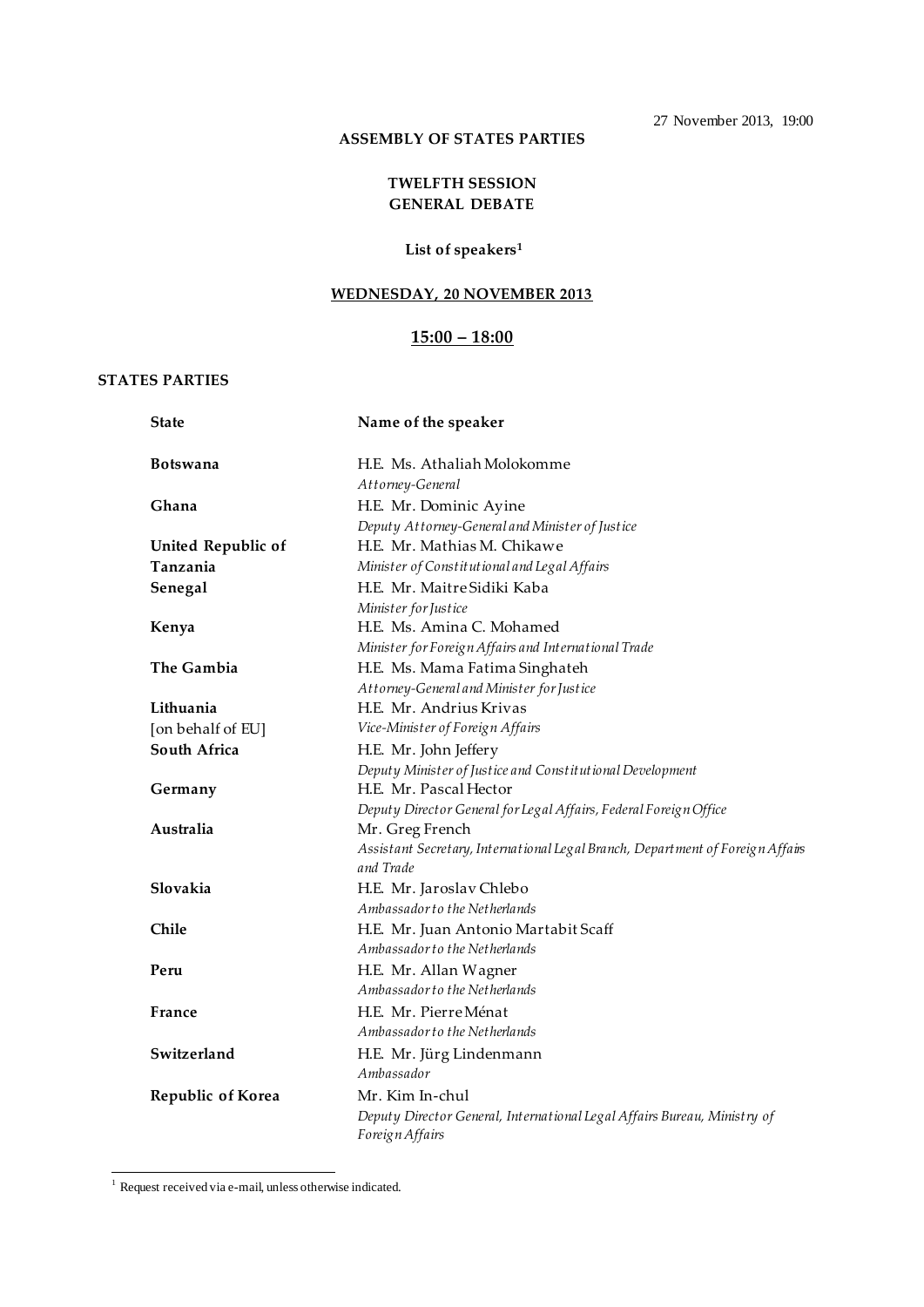| <b>Costa Rica</b>         | H.E. Mr. Jorge Urbina Ortega                                                  |
|---------------------------|-------------------------------------------------------------------------------|
|                           | Ambassador to the Netherlands                                                 |
| Guatemala                 | H.E. Mr. Jorge A. Lemcke Arévalo                                              |
|                           | Ambassador to the Netherlands                                                 |
| <b>Netherlands</b>        | H.E. Mr. Frans Timmermans                                                     |
|                           | Minister of Foreign Affairs                                                   |
| Joint statement of Jordan | H.R.H. Prince Zeid Ra'ad Zeid Al-Hussein                                      |
| and Liechtenstein         | Permanent Representative to the United Nations                                |
| Tunisia+                  | H.E. Mr. Mohamed Karim Ben Becher                                             |
|                           | Ambassador to the Netherlands                                                 |
| Hungary                   | H.E. Mr. Gyula Sümeghy                                                        |
|                           | Ambassador to the Netherlands                                                 |
| Luxembourg                | H.E. Mr. Mr. Carlo Krieger                                                    |
|                           | Ambassador and Director General of Legal Affairs, Ministry of Foreign Affairs |
| <b>Denmark</b>            | H.E. Mr. Ole E. Moesby                                                        |
|                           | Ambassador to the Netherlands                                                 |
| <b>Brazil</b>             | Ms. Elizabeth-Sophie Mazzella di Bosco Balsa                                  |
|                           | Chargé d'Affairs a.i. to the Netherlands                                      |
|                           |                                                                               |

# **THURSDAY, 21 NOVEMBER 2013**

# **10:00– 14:30**

| H.E. Ms. Emma Bonino                                                         |  |
|------------------------------------------------------------------------------|--|
| Minister of Foreign Affairs                                                  |  |
| H.E. Mr. Fredrick Ruhindi                                                    |  |
| Deputy Attorney-General and Minister of State for Justice and Constitutional |  |
| Affairs                                                                      |  |
| H.E. Mr. Mohammed Bello Adoke                                                |  |
| Attorney-General and Minister for Justice                                    |  |
| H.E. Mr. Juan Manuel Gómez Robledo Verduzco                                  |  |
| Vice-Minister of Foreign Affairs                                             |  |
| H.E. Mr. Artur Nowak-Far                                                     |  |
| Deputy Minister of Foreign Affairs                                           |  |
| H.E. Mr. Bogdan Benko                                                        |  |
| Secretary of State, Ministry of Foreign Affaires                             |  |
| Mr. Iain Macleod                                                             |  |
| Legal Adviser, Foreign Office                                                |  |
| Ms. Penelope Ridings                                                         |  |
| International Legal Adviser, Ministry of Foreign Affairs and Trade           |  |
| H. E. Mr. Masaru Tsuji                                                       |  |
| Ambassador-designate to the Netherlands                                      |  |
| Mr Erkki Tuomioja                                                            |  |
| Minister of Foreign Affairs                                                  |  |
| Ms. Rita Faden                                                               |  |
| Director, Legal Affairs Department, Ministry of Foreign Affairs              |  |
| Mr. Ion Galea                                                                |  |
| General Director, Legal Department, Ministry of Foreign Affairs              |  |
| Ms Jana Reinišová,                                                           |  |
| Director General of Legal and Consular Section, Ministry of Foreign Affaires |  |
| H.E. Ms. Mary Whelan                                                         |  |
|                                                                              |  |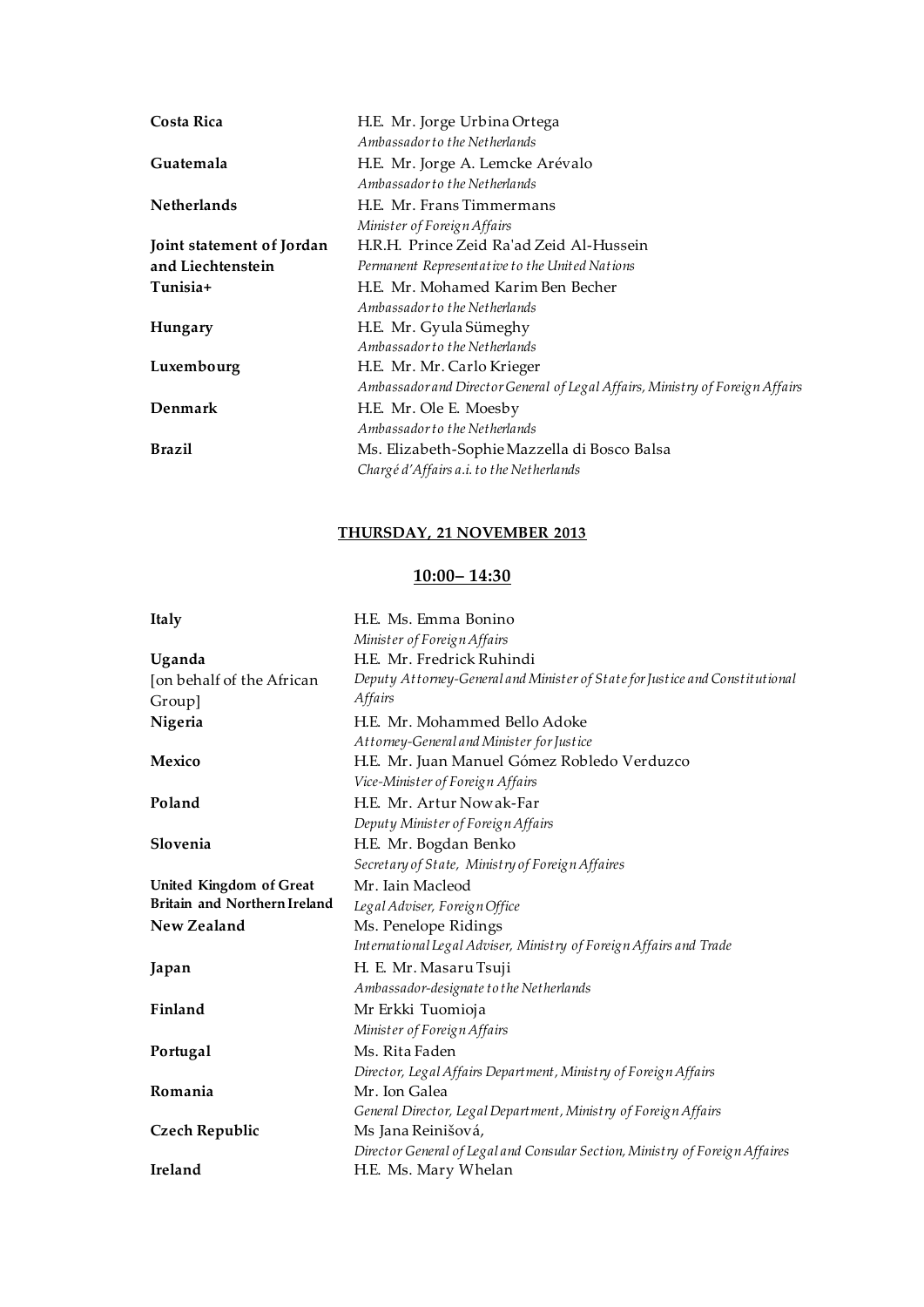|                            | Ambassador to the Netherlands                                          |
|----------------------------|------------------------------------------------------------------------|
| Serbia                     | H.E. Mr. Petar Vico                                                    |
|                            | Ambassador to the Netherlands                                          |
| Georgia                    | Mr.Teimuraz Antelava                                                   |
|                            | Director of Public International Law of Ministry of Justice of Georgia |
| Namibia                    | H.E. Mr. Albert Kawana                                                 |
|                            | Minister of Presidential Affairs and Attorney-General                  |
| Colombia                   | H.E. Mr. Eduardo Pizzaro Leongómez                                     |
|                            | Ambassador to the Netherlands                                          |
| Croatia                    | H.E. Ms. Vesela Mrđen Korać                                            |
|                            | Ambassador to the Netherlands                                          |
| Spain                      | H.E. Mr. Javier Vallaure de Acha                                       |
|                            | Ambassador to the Netherlands                                          |
| Sweden                     | Mr. Per Sjögren                                                        |
|                            | Deputy Director-General, Ministry of Foreign Affairs                   |
| Belgium                    | H.E. Mr. Willy de Buck                                                 |
|                            | Permanent Representative to the International Organizations            |
| Democratic Republic of     | Mr. Zénon Mukongo Ngay                                                 |
| the Congo                  | Minister Counsellor                                                    |
| Norway                     | Mr. Martin Sørby                                                       |
|                            | Director, Legal Department, Ministry of Foreign Affairs                |
| Estonia                    | H.E. Mr. Peep Jahilo                                                   |
|                            | Ambassador to the Netherlands                                          |
| Uruguay                    | H.E. Mr. Alvaro Moerzinger                                             |
|                            | Ambassador to the Netherlands                                          |
| Afghanistan                | H.E. Mr. Enayatullah Nabiel                                            |
|                            | Ambassador to the Netherlands                                          |
| Canada                     | H.E. Mr. David Sproule                                                 |
|                            | Ambassador to Norway                                                   |
| Cyprus                     | H.E. Mr. Kyriacós Kouros                                               |
|                            | Ambassador to the Netherlands                                          |
| <b>Trinidad and Tobago</b> | H.E. Ms. Margaret King-Rousseau                                        |
|                            | Ambassador to the Netherlands                                          |
| Samoa                      | Ms. Pierina Alafamua Katoanga                                          |
|                            | Second Secretary, Permanent Mission to the United Nations              |
| Philippines                | H.E. Mr. Libran Cabactulan                                             |
|                            | Permanent Representative to the United Nations                         |
| Côte d'Ivoire              | H.E. Mr. Coulibaly Gnenema Mamadou                                     |
|                            | Minister of Justice                                                    |
| Seychelles                 | H.E. Mr. Joseph Nourrice                                               |
|                            | Permanent Representative to the African Union                          |
| Austria                    | H.E. Mr. Werner Druml                                                  |
|                            | Ambassador to the Netherlands                                          |
| <b>Republic of Congo</b>   | Mr. Laurent Tengo                                                      |
|                            | Legal Adviser to the President                                         |
| Zambia                     | H.E. Mr. Mumba Malila                                                  |
|                            | Attorney General                                                       |